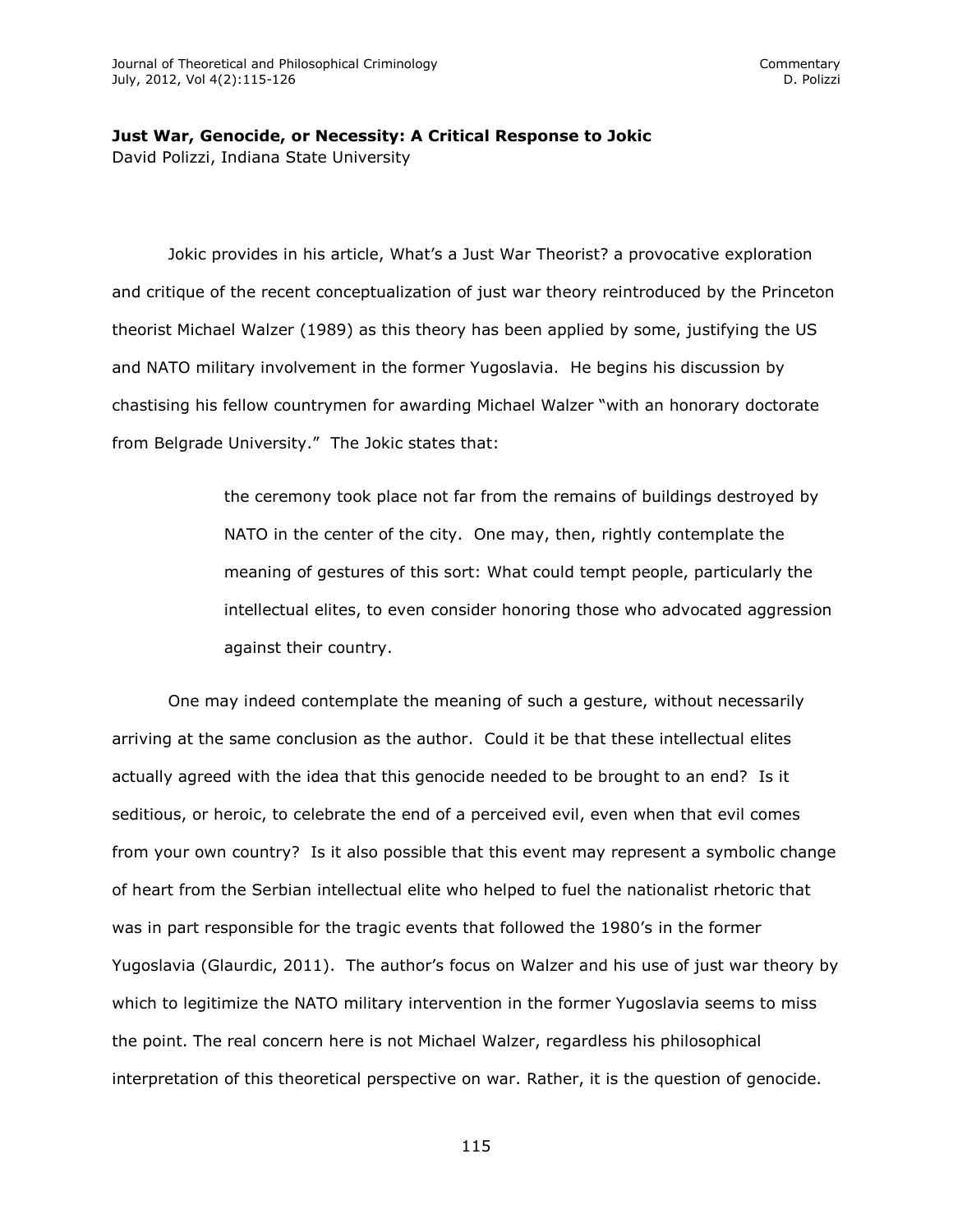The author seems to believe that the US led intervention occurred as an unprovoked attack by militarily superior forces, which targeted Serbia for this random act of aggression. In fact, he asks his readers to ponder the fact that Serbia was attacked by NATO without ever having engaged in any offensive military actions directed toward any of the member countries of that alliance. Though his observation is certainly correct, it also conveniently fails to mention that this "military aggression" was a response to the practice of genocide that was arguably initiated by Serbian and Bosnian-Serbian forces beginning in 1992. However, the beginning of this current story doesn't begin in 1992.

With the death of Marshall Tito in 1980, various factions within the Yugoslavian republic began to demand greater political autonomy. These calls for greater autonomy were the result of the 1974 Yugoslavian Constitution initiated by Tito, which provided greater political voice to the non-Serbian members of the Yugoslav federation, which was intended to "de-centralize" political power within the republic. Though this move was supported by Yugoslavia's non-Serbian citizens, it was viewed by a Serbia and its Bosnian-Serbian allies as a direct assault on Serbian interests. Prior to his death, the former socialist leader of Yugoslavia had been able to hold together his ethnically diverse country, in part, through his willingness to allow a degree of controlled political autonomy. (Glaurdic, 2011) With his passing, it became immediately clear to Belgrade that the continued integrity of the Yugoslav state, and with it, the national interests of Serbia, were now in jeopardy.

The initial manifestation of this process that ultimately led to the disintegration of Yugoslavia actually begins in the autonomous province Kosovo in 1981, which is located in the southern part of Serbia and identified by many Serbs as "Old Serbia." In an attempt to achieve greater political autonomy from Belgrade, ethnic Albanian Muslims who made up a large portion of Kosovo, took to the streets in response to devastating economic conditions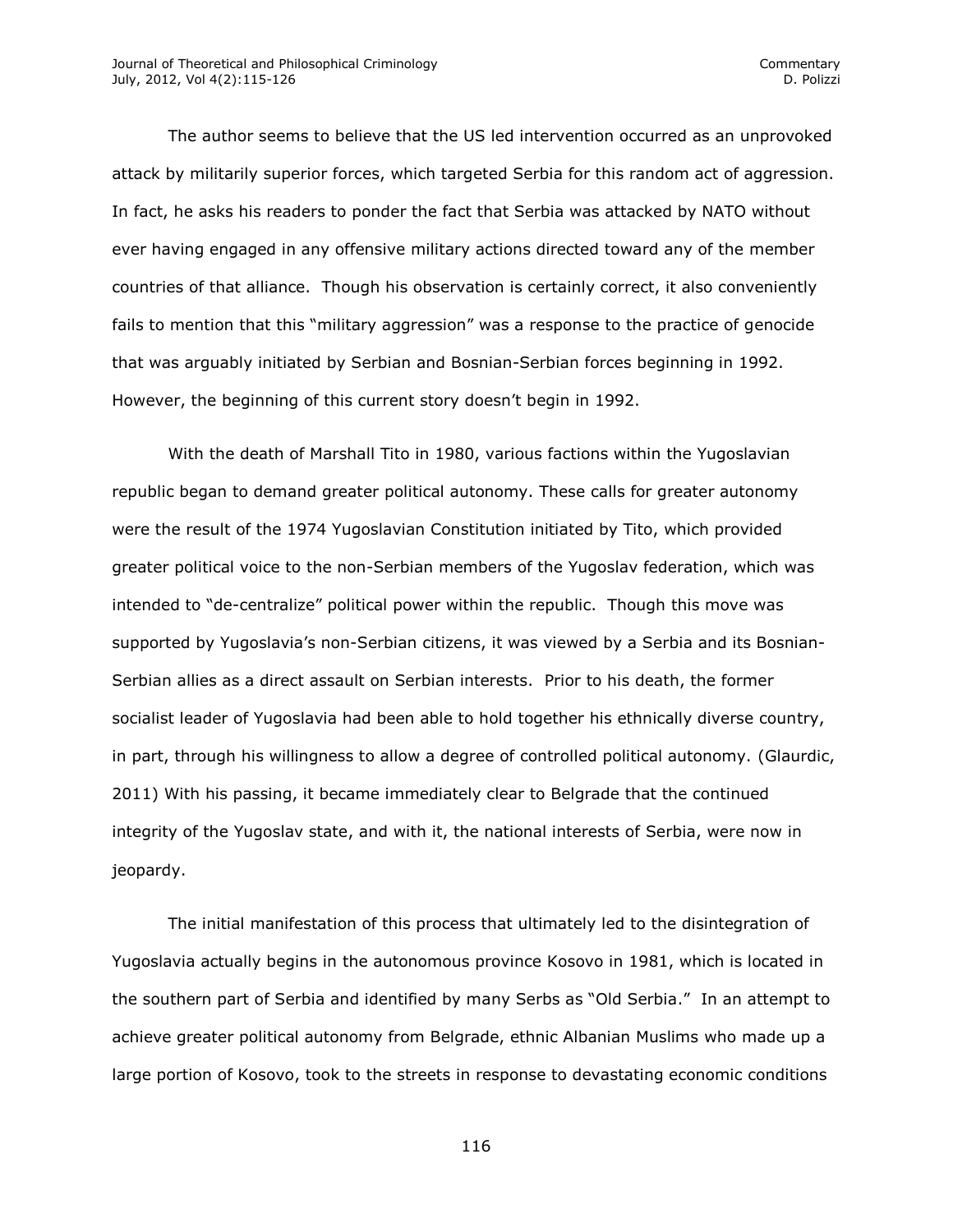that at the time were crippling that province. However, what was ostensibly an economic protest was quickly transformed into one of the prime rationales for the creation of an independent republic of Kosovo. In response, Belgrade issued a martial law decree and sent troops to the region to establish order with the hope of preventing the disintegration of the Yugoslavian state, and the loss of southern Serbia to ethnic Albanian interests (Glaurdic, 2011; Russell, 2009).

These calls for political autonomy became louder with the collapse of the Soviet Union in 1991, and came to a crescendo in 1992, marking the end of the Yugoslavian republic made up of Serbia, Montenegro, Bosnia, Slovenia and Macedonia (Russell, 2009). Beginning in 1992 in the aftermath of the collapse of the former Yugoslavia, Serbian military forces along with their Bosnian-Serbian allies initiated a strategy of ethnic cleansing that was intended to remove from Serbia and Bosnia all non-Serbian ethic populations in an attempt to construct what was envisioned to be Greater Serbia. (Livanios, 2008; Russell, 2009; Simons, 2012)

The United Nations in 1992 responded with imposed economic sanctions and peacekeeping forces as an answer to numerous documented reported atrocities, the shelling of the Bosnian city of Sarajevo and the construction of concentration camps in an attempt to stop the killing. However, peacekeeping forces had little effect on the continued violence and were unable to prevent the infamous killings in Srebrenica in 1995, which claimed the lives of approximately 8000 unarmed men and boys killed over several days in what was portrayed as an act of vengeance for Serbian deaths at the hands of Muslims" (Simons, 2012, May 12); a historic animosity that dates back to the Ottoman Empire (Livanios, 2008; Vulliamy, 98).

By the time of the US led military intervention against Serbia and its Bosnian allies, well over a 100, 000 Bosnian Muslims and Croats had already lost their lives to the Serbian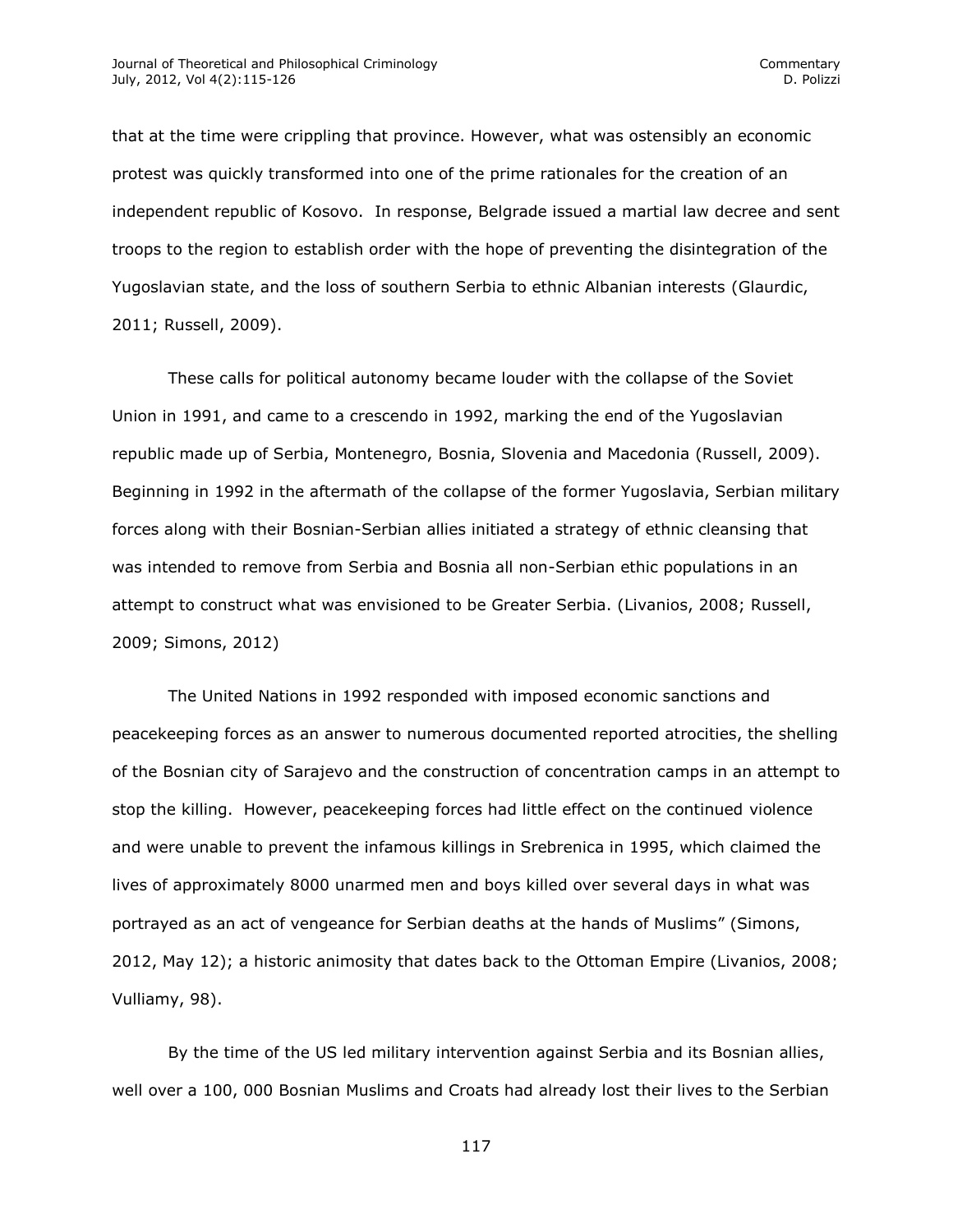campaign of ethnic cleansing. Repeated attempts had been made by the United States and the United Nations to arrive at a negotiated settlement to this conflict with little result and the killing of civilian populations continued. In the aftermath of numerous diplomatic failures, which sought to end the war in Bosnia, and after the atrocities which took place in Srebrenica, Zepa, and Gorazde were made public, the Clinton administration finally agreed with its NATO partners to begin airstrikes in the summer of 1995. By the fall of that same year, negotiations successfully concluded signally the end of the war with a formulized peace agreement known as the Dayton Accords (Daalder, 1998).

However, the settlement reached in the Dayton Accords was concerned exclusively with Serbia, Croatia and Bosnia, but did not include Kosovo, which for some was seen as the more significant concern and ironically viewed as the symbolic starting point of the break-up of Yugoslavia (McMahon, P., Western, J.; Russell, 2009). As a result, the Serbian-Kosovo conflict continued, which ultimately lead to the resumption of NATO military involvement beginning in 1998. In March of 1999, NATO forces launched a massive campaign of air strikes intended to completely remove the Serbian military from Kosovo and to bring to an end Serbian human rights violations in that region. (Russell, 2009).

Perhaps the course of events that led up to the military response by NATO played some role in the desire of these intellectual elites to be tempted to honor Walzer in the way that they did, even if, such an "honor" provides, perhaps, more importance to the musings of a political philosopher than is appropriate for the situation. It is also somewhat puzzling that Jokic is more determined in his condemnation of Walzer and his application of just war theory as it related to the Balkans than he is of Serbian leader Slobodan Milosevic, and his Bosnian-Serb allies Radovan Karadzic, and Ratko Mladic for the course of events that led to NATO's military involvement in the former Yugoslavia. After all it was not Walzer that decided to violently suppress the desire of Bosnian Muslims to gain their independence from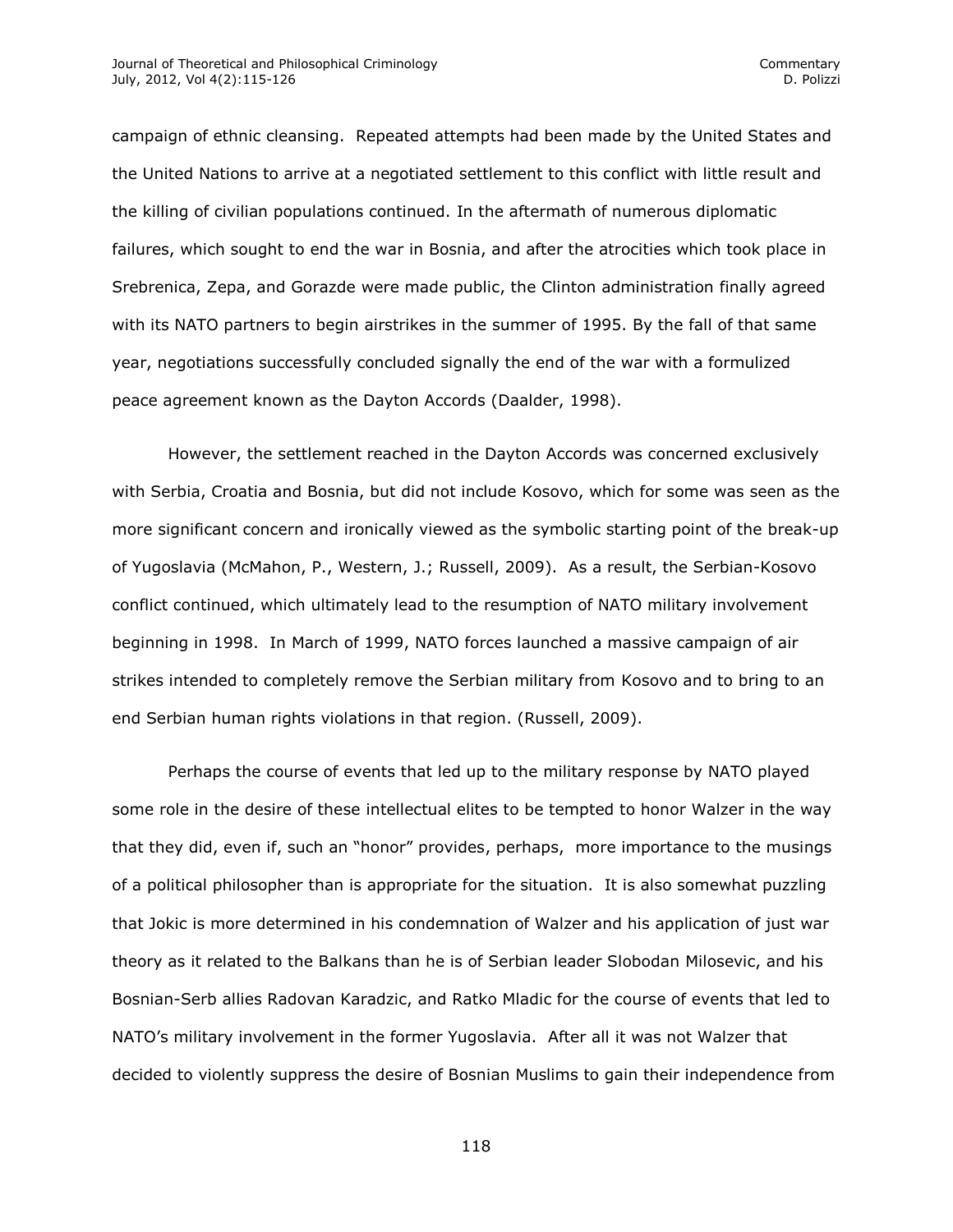Belgrade, it was these three Serbian leaders who were subsequently arrested and charged as war criminals for their activities in Bosnia. It is also at least plausible to argue that the overly zealous nationalist response significantly orchestrated by Milosevic and his allies in the mid 1980's, which swept him into power, also ushered in the chain of events that resulted ultimately in the very same conclusion they so feared: the breakup of Yugoslavia and the loss of Serbian influence in that region.

It is equally, true, however, that the Serbian people no doubt also directly suffered due to the realities of this war in both Kosovo and Croatia; but again, is this Walzer's fault, is it NATO's fault or is it the fault of those Serbian leaders who helped make the conditions for the broadening of this war possible? The image of those buildings destroyed by NATO aerial attacks, to which the author eludes, becomes for him proof of Serbian victimization; but they also become the image for those who see those same buildings as a type of vindication and as a symbol of defiance to an act of genocide.

It is also important to note that tens of thousands of Serbs were displaced from their traditional homes in Croatian Krajina and were at times themselves the victims of human rights atrocities directed by Muslim forces. In 1993, a mass grave located in Sarajevo, revealed the Serbian remains of victims of the Muslim warlord Caco (Vulliamy, 1998). It is form the historical background of these events that we can now move to discuss Jokic's theoretical critique of Walzer's position concerning just war theory.

Jokic begins this section of his article by offering his readers a brief history of just war theory and its various theoretical transformations and applications over the course of its development. His questioning of Walzer's skip "backwards over the singularly important contributions of the Enlightenment," speaks to an interesting underlying tension in the article related to the influence of the medieval Catholic Church and the secular authority of modernity. As such, Jokic evokes the notion of necessity as a modernist response to the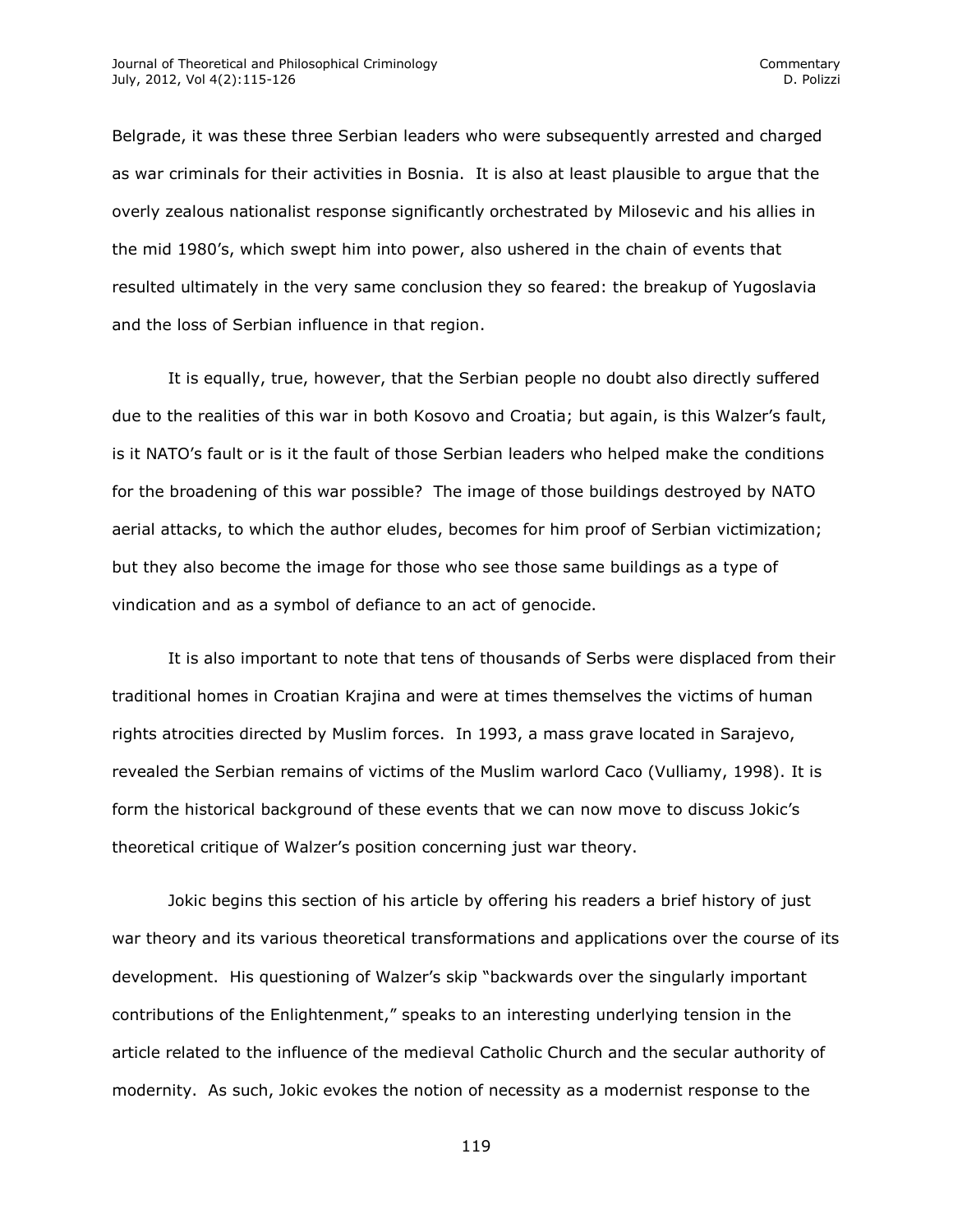validity of the moral claims offered by the just war theory approach and indirectly the Catholic papacy as well. However, in the author's attempt to vilify Walzer and his use of just war theory to legitimize NATO's military intervention in the former Yugoslavia, he seems to ignore the reasons supporting that military action.

Jokic observes the following:

…Kant sees war as beyond the rules of good and evil; hence not a practice that can be just or unjust. It belongs to the domain of necessity, and the only imperative regarding war is to end it as soon as possible. Kantians cannot approve of the travail by the just war theorist as they view him as 'encouraging people to enter upon wars recklessly and then baptizing his own side with the holy water of justice. Every enemy can easily be made to look the aggressor.

It could perhaps be argued that the above description of just war applies to any manifestation of war, which for Kant lies more within the passions than judgment. In his discussion of the passions or affect, Kant offers the following. "For an affect is an agitation of the mind that makes it unable to engage in free deliberation about principles with the aim of determining itself according to them" (Kant, 1987, p.132). As such, any determination of the "justness" of war would fall victim to this agitation of reasoned principle or judgment. Kant (1987) sees this aspect of human nature as the manifestation of the struggle between what is dispensable and what is indispensable.

> …given how the very possibility of such a scheme is hindered by the people's ambition, lust for power, and greed, especially on the part of those in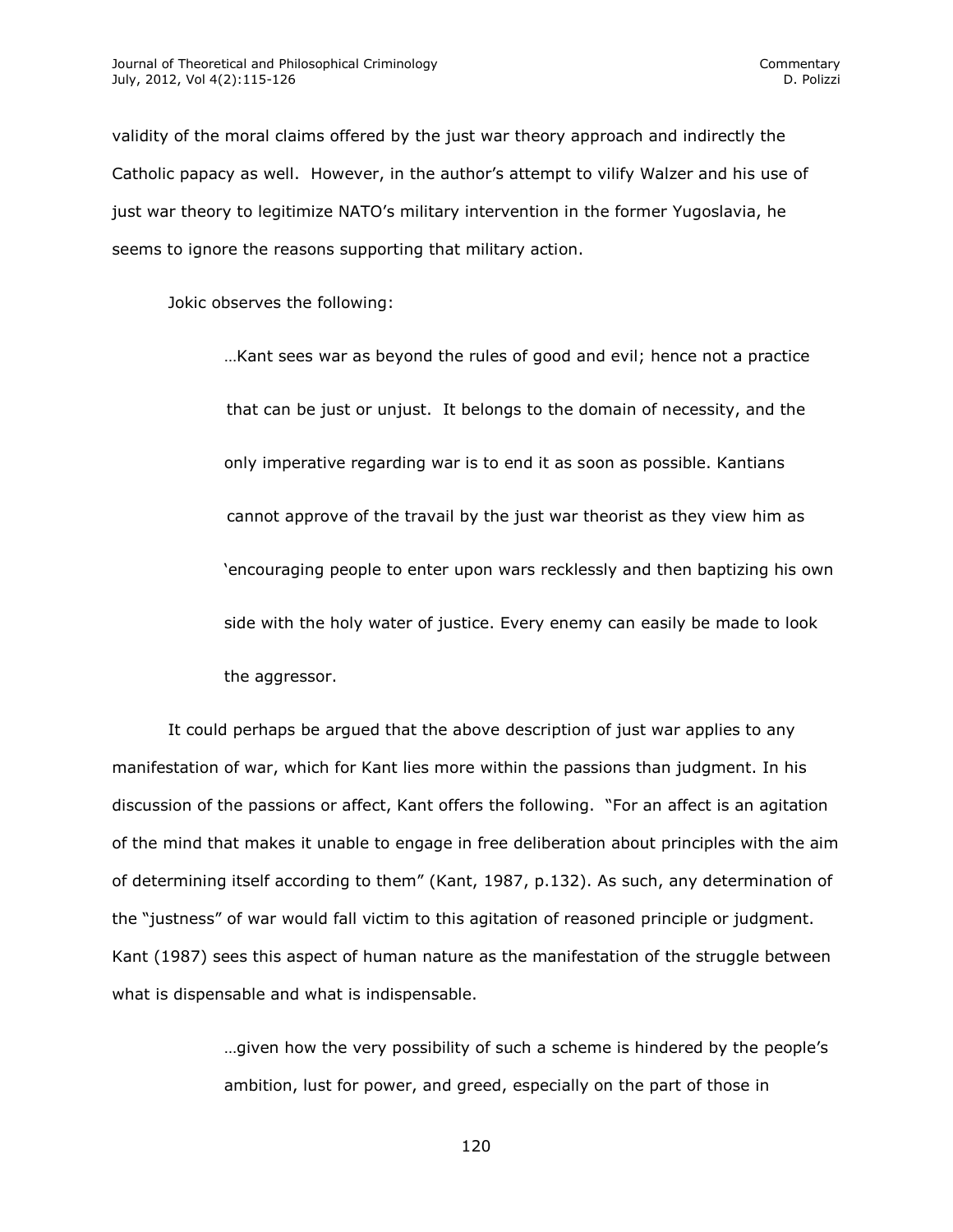authority—there will inevitability be *war* (in which some states dissolve and split up into smaller ones, while other states unite with smaller ones and try to form a larger whole). (Kant, 1987, p. 320)

I am inclined to agree with Jokic's critique of just war theory. Just war theory is flawed as a moral rationale by which the pursuit and execution of war may be justified, for many of the reasons offered; however, Jokic's uncritical embrace of modernist moral philosophy, seems to provide little to his argument and seems to serve more as a distraction to the real issue: the genocide perpetrated by Serbian military and paramilitary forces in conjunction with their Bosnian-Serb allies, which amazingly never is discussed in this article. But be that as it may, let's move away from this glaring omission momentary to discuss the Kantian concept of necessity.

I am much less inclined to see how the focus on necessity actually helps support the position he is attempting to argue. If the matter is simply to determine, which of these theoretical perspectives on war is more viable, than I would agree that necessity trumps just war theory, but this result denies the context of the actual conversation or debate. It seems a relatively easy theoretical matter to argue that the well-documented atrocities committed by a variety of Serbian military and paramilitary forces, does indeed rise to the level of necessity and seems to satisfy the Kantian imperative to end the conflict quickly. Within this context, necessity is evoked by those facts attributed to the murder and rape of civilians in Bosnia-Herzegovina, and Croatia and Kosovo. The eventual military response by US-led NATO forces seems very well suited to the parameters Jokic sets out via Kant's perspective on the necessity of war. Why then introduce the Kantian term of necessity or for that matter so flippantly disregard other examples of necessity formulated by such theorists as Carl Schmidt or even Giorgio Agamben?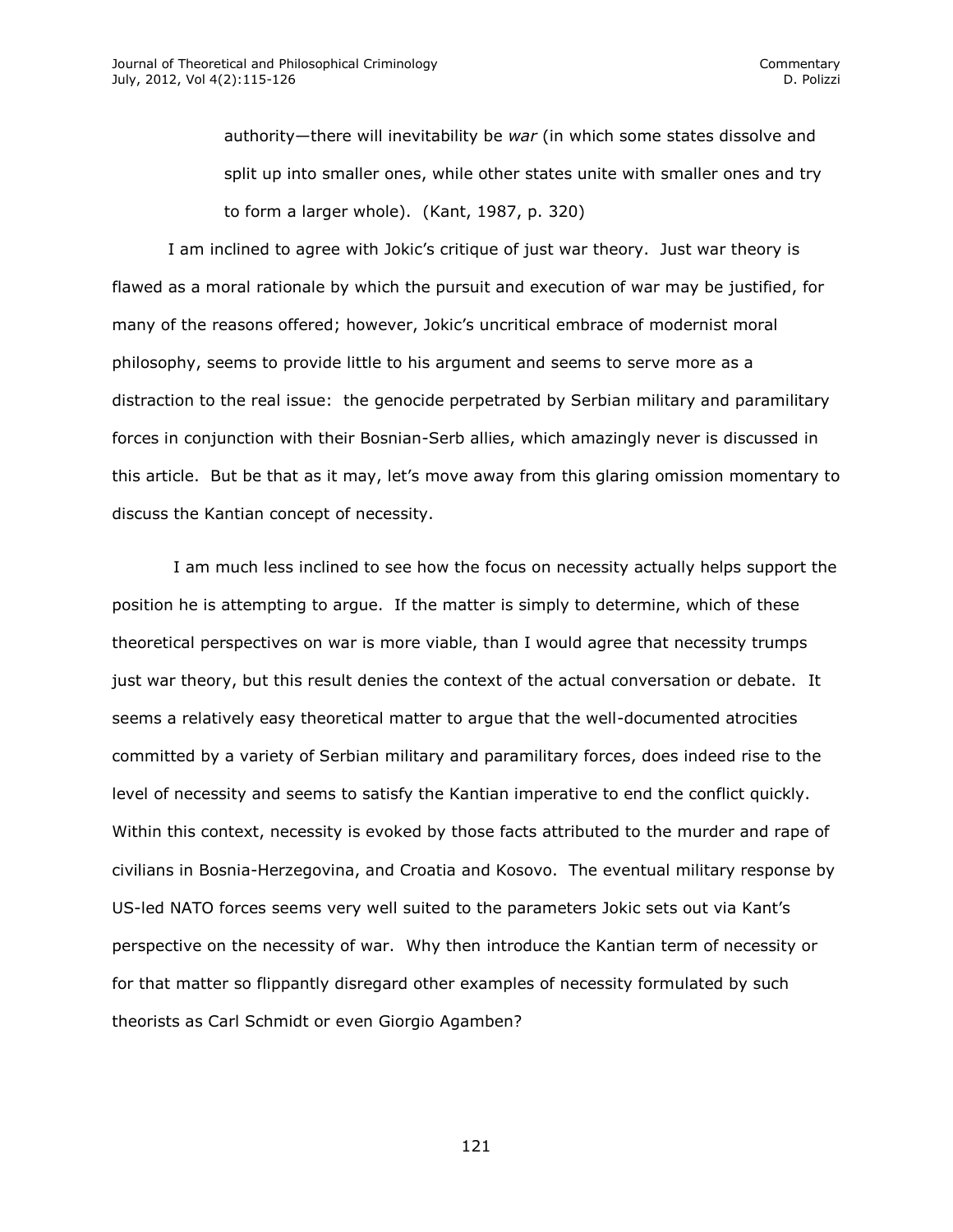What the author really appears to be arguing is that the complete "moral" justification of this war is predicated upon the ways in which Walzer has theorized his notion of the just war theory relative to this conflict and then seeks to reveal a variety of perceived contradictions that he finds in that position. Though he provides a sound critique of just war theory, this theoretical result is all his article is truly able to achieve. Do the obvious contradictions of just war theory invalidate the NATO response in the former Yugoslavia or simply show that just war theory brings with it a history of contradictions that threatens the moral foundation of any attempt to justify military conflict from this philosophical perspective?

Jokic's conclusion seems to imply that the explicit contradictions of this theory result in the invalidation of its application in the former Yugoslavia, therefore invalidating any moral claim concerning NATO actions. As such, Jokic's modernist logic rejects any possibility for the legitimate application of this theory given the presence of these logical contradictions that by definition categorically invalidate the whole of this approach. Though such a totalizing conclusion is likely incorrect, there is no question that this approach can be also used in the justification actions that are more clearly motivated by political or strategic interests than the pursuit of some ideal image of justice. So how then are we to understand this conflict? I will now turn to a brief discussion of Giorgio Agamben's work on this topic, *The State of Exception*, to provide another possible reflection.

Agamben (2005) describes the state of exception as follows:

Indeed, according to a widely held opinion, the state of exception constitutes a 'point of imbalance between public law and political fact' that is situated—like civil war, insurrection and resistance—in an 'ambiguous, uncertain, borderline fringe, at the intersection of the legal and the political.'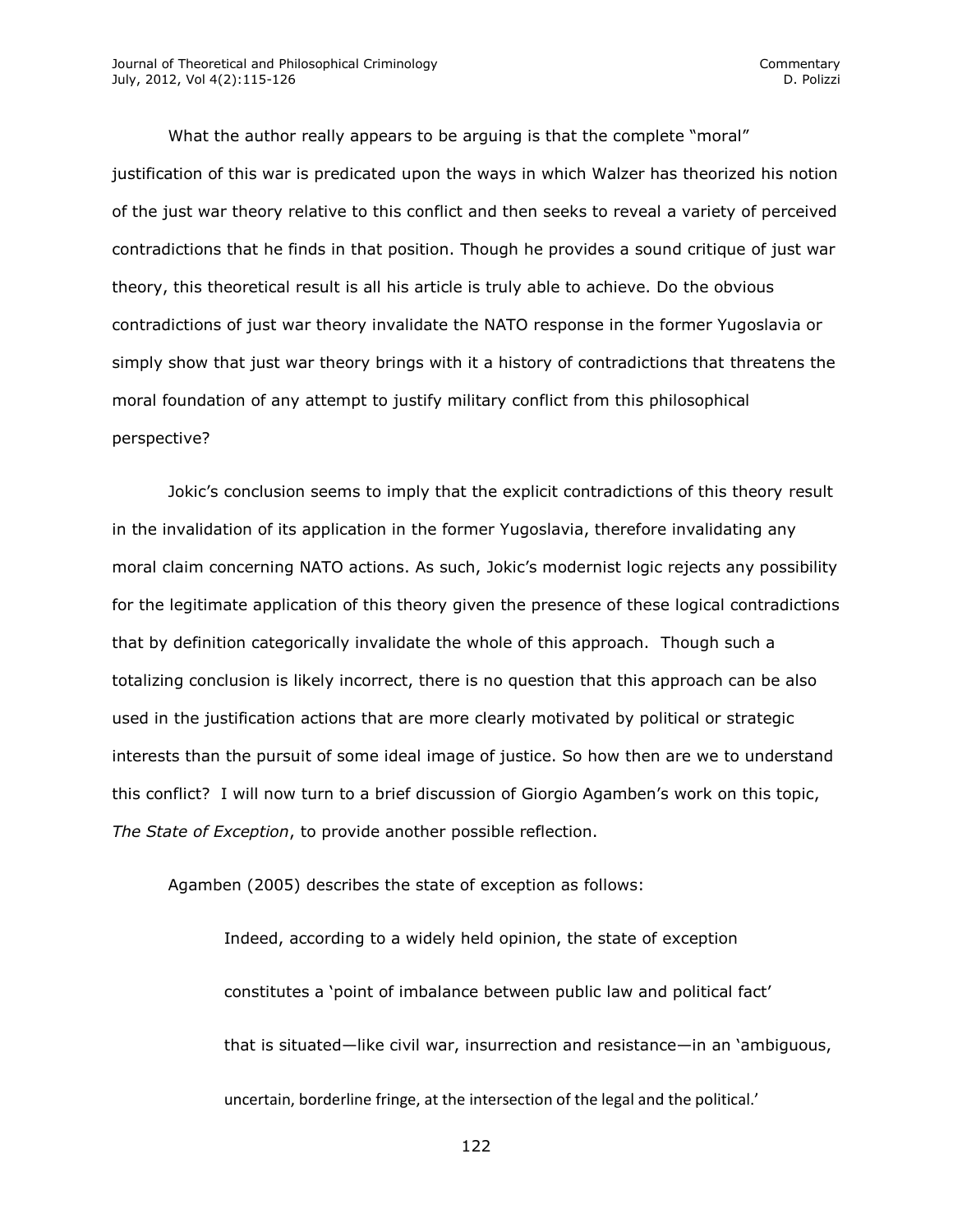(p. 1)

## Agamben (2005) continues by observing

In this sense, modern totalitarianism can be defined as the establishment, by means of the state of exception, of a legal civil war that allows for the physical elimination not only of political adversaries but of entire categories of citizens who for some reason cannot be integrated into the political system.

(p. 2)

Within this context the state of exception becomes that moment within a given society where the boundaries between the political and legal become blurred and creates a set of actions that appear to fall outside of the legal norm of that culture. But as Agamben (2005) also observes, the state of exception is always validated by the sudden emergence of necessity that provides the rationale and justification for this exception. It could be argued that such a necessity was witnessed in the call for autonomy by those emerging states that no longer wished to be aligned with Belgrade. The response of Serbian and Bosnian-Serb forces to this state of exception was the physical elimination of those groups that sought to create their own countries.

> Exceptionalism, to put it differently, is a state in which law is suspended without ceasing to be in force. Precisely at the moment when the nomos completely blurs into anomic force does the exception assume it's most lethal form as an unstoppable killing machine that, in its limbo, captures life and makes it possible to exterminate life with impunity. (Damai, 2005)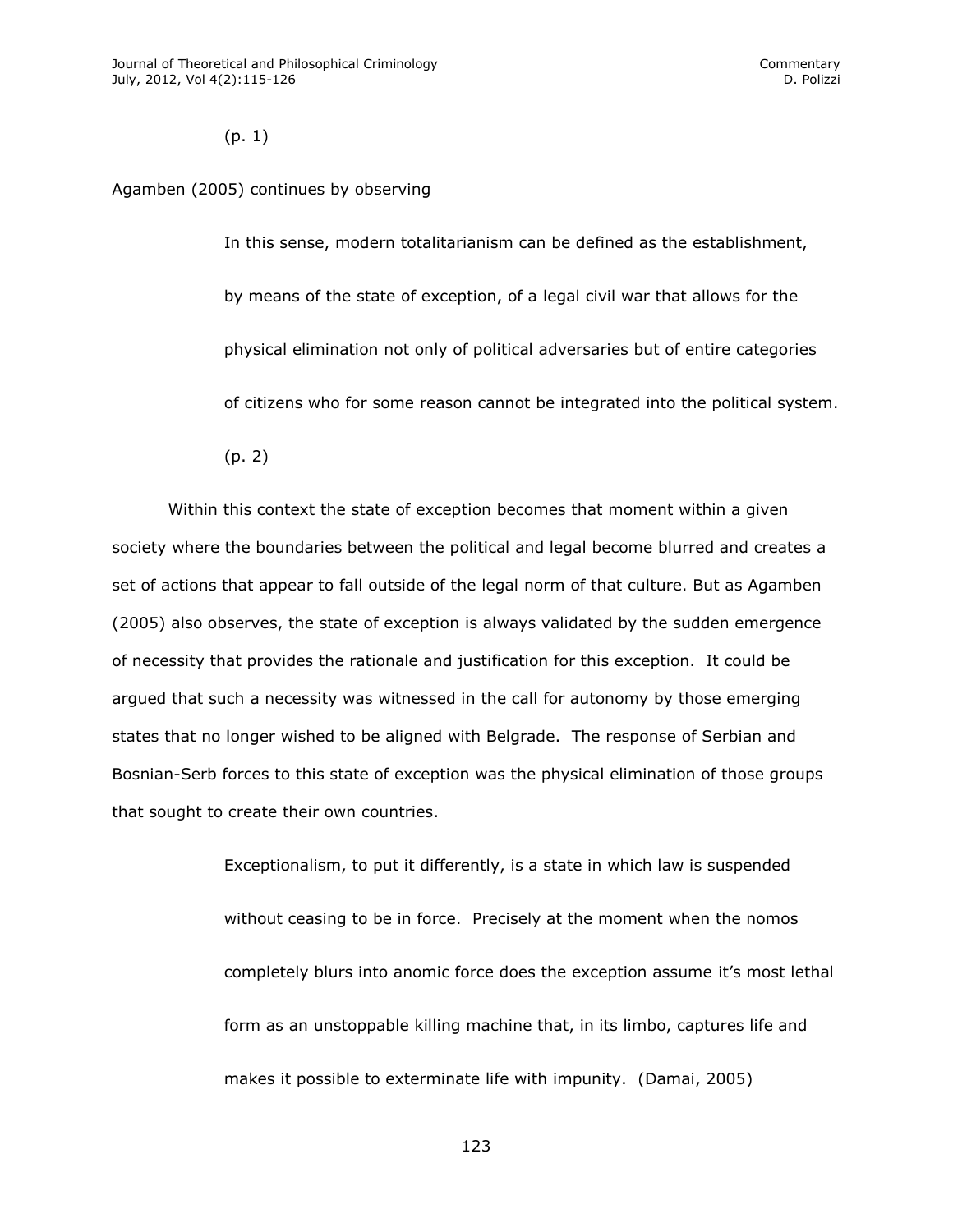In turn, the consequences of this state of exception evoked another manifestation of necessity that sought to bring to an end the documented genocide that was taking place in the former Yugoslavia. Such a theoretical formulation seems to embrace to some degree the position offered by Jokic and his critique of NATO actions in Serbia, given that these actions simply become one more example of this state of exception. However, such a conclusion must be predicated on the way in which the notion of necessity is formulated. Though it is certainly true that the act of genocide and the act of military aggression on another sovereign country both seem to evoke within Agamben's perspective, the suspension and blurring of law with the political, predicated upon a specific conceptualization of necessity that resulted in the execution of very specific acts by both parties; such a conclusion does not make it impossible to choose between these events.

Regardless its relationship to just war theory, the genocide in Bosnia and Kosovo needed to be stopped for all in the violent cross-fire of that conflict. Does this action also make itself vulnerable to charges of hypocrisy, particularly when a similar type of genocide was taking place in Africa at approximately the same time and the Clinton administration and European countries stood shamelessly by while hundreds of thousands of civilians were butchered? Of course it does! Former President Clinton has admitted as much, calling the lack of US involvement in Rwanda one of the greatest failures of his presidency. Perhaps, even more shameful is the fact that he forbad his UN representatives from even using the word genocide in their official correspondences when describing the events in Rwanda, for fear that such a designation would require that the United States immediately respond to that situation. They did not and hundreds of thousands of Africans lost their lives. Hypocrisy? Of course!

Though the author provides a serious critique of alleged contradictions in Walzer's conceptualization of just war theory, he fails in any serious way to explore the reasons for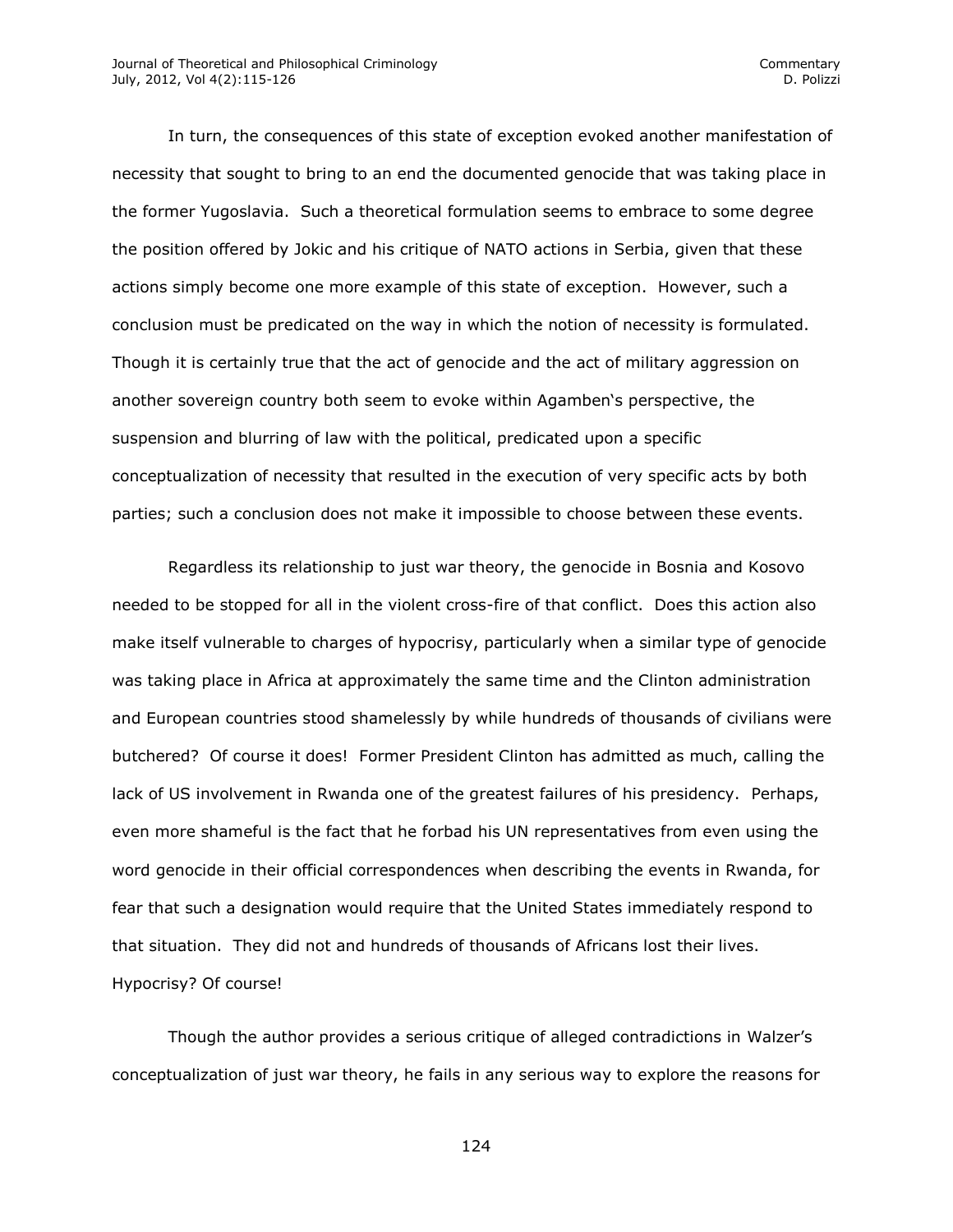NATO's alleged "aggression against Serbia. Part of this rationale is implicitly present in his continued use of the name Yugoslavia to identify the area of conflict as late as 1999. It seems perfectly legitimate from a Serbian perspective to continue to embrace the name Yugoslavia, but it is equally legitimate to understand how others from that same region would not. The author's claim of "unprovoked" aggression against Serbia by a superior NATO military force led by the United States, is simply indefensible and seems to argue that Serbian violent oppression in Kosovo and localities in Bosnia-Herzegovina, and Croatia either did not happen or were in some way justified by the Serbian desire to thwart the political aspirations of these other countries from the centralized and Serbian controlled political authority in Belgrade.

## **References:**

Agamben, G. (2005). *The state of exception*. Chicago: University of Chicago Press. Daalder, I.H. (1998). Decision to intervene: How the war in Bosnia ended. Retrieved

from [www.brookings.edu/research/articles/1998/12/balkans-daalder.](http://www.brookings.edu/research/articles/1998/12/balkans-daalder) Brookings

Institute: Foreign Service Journal.

- Damai, P. (2005). The killing machine of exception: Sovereignty, law and Play in Agamben's State of Exception. *CR: the New Centennial Review*, Vol. 5(3):255- 276.
- Glaurdic, J. (2011). *The hour of Europe: Western powers and the breakup of Yugoslavia*. New Haven, CN, & London, UK: Oxford University Press.
- Kant, I. (1987). *Critique of Judgment*. W.S. Pluhar (Trans.). Indianapolis, IN & Cambridge, UK: Hackett Publishing Co.

Livanios, D. (2008). Beyond 'ethnic cleansing': aspects of the functioning of violence in